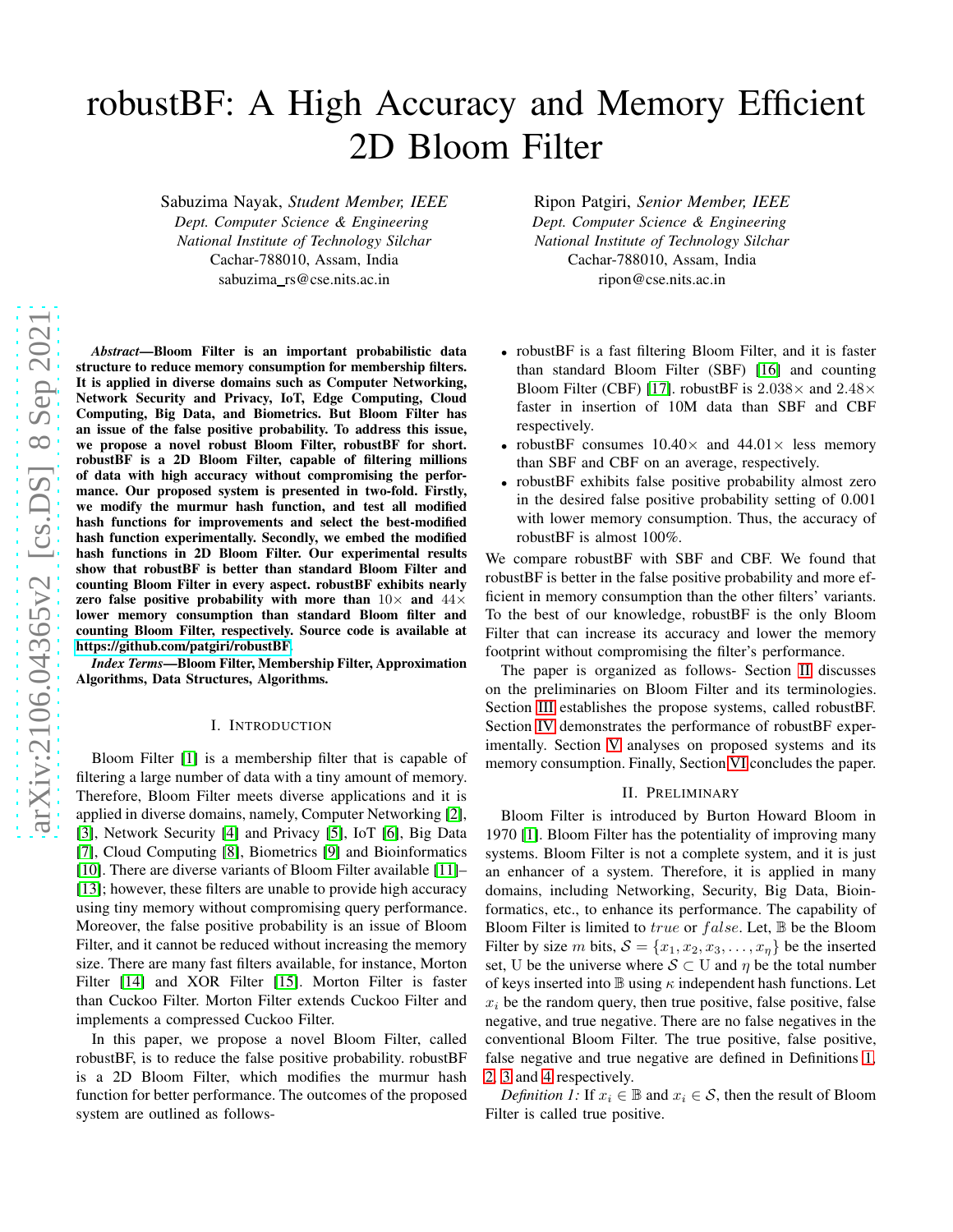<span id="page-1-2"></span><span id="page-1-1"></span>*Definition 2:* If  $x_i \in \mathbb{B}$  and  $x_i \notin \mathcal{S}$ , then the result of Bloom Filter is called false positive.

<span id="page-1-3"></span>*Definition 3:* If  $x_i \notin \mathbb{B}$  and  $x_i \in \mathcal{S}$ , then the result of Bloom Filter is called false negative.

*Definition 4:* If  $x_i \notin \mathbb{B}$  and  $x_i \notin \mathcal{S}$ , then the result of Bloom Filter is called true negative.

## <span id="page-1-4"></span>*A. Operations*

**Algorithm 1** Insertion of an input item  $\kappa$  into Bloom Filter B using three hash functions.

1: **procedure** INSERT( $\mathbb{B}$ [],  $\kappa$ ,  $S_1$ ,  $S_2$ ,  $S_3$ ) 2:  $i_1 = \text{MURMUR}(\kappa, length, S_1) \% \mu$ 3:  $i_2 = \text{MURMUR}(\kappa, length, S_2) \% \mu$ 4:  $i_3 = \text{MURMUR}(\kappa, length, S_3) \% \mu$ 5:  $\mathbb{B}[i_1] \leftarrow 1$ 6:  $\mathbb{B}[i_2] \leftarrow 1$ <br>7:  $\mathbb{B}[i_3] \leftarrow 1$  $\mathbb{B}[i_3] \leftarrow 1$ 8: end procedure

<span id="page-1-5"></span>**Algorithm 2** Lookup an item  $\kappa$  in Bloom Filter using three hash functions

|    | 1: <b>procedure</b> LOOKUP( $\mathbb{B}$ [], $\kappa$ , $S_1$ , $S_2$ , $S_3$ ) |
|----|---------------------------------------------------------------------------------|
| 2: | $i_1 = \text{MURMUR}(\kappa, length, S_1) \% \mu$                               |
| 3: | $i_2 = \text{MURMUR}(\kappa, length, S_2) \% \mu$                               |
| 4: | $i_3 = \text{MURMUR}(\kappa, length, S_3) \% \mu$                               |
| 5: | if $\mathbb{B}[i_1]$ AND $\mathbb{B}[i_2]$ AND $\mathbb{B}[i_3]$ then           |
| 6: | return $True$                                                                   |
| 7: | else                                                                            |
| 8: | <b>return</b> False                                                             |
| 9: | end if                                                                          |
|    | 10: end procedure                                                               |

There are two key operations of Bloom Filter, namely, insert and lookup (query) operations. Algorithm [1](#page-1-4) presents a key to Bloom Filter's insertion process using three hash function. The same process is applied in the lookup of a key, which is shown in Algorithm [2.](#page-1-5)

# <span id="page-1-6"></span>*B. rDBF*

*Definition 5:* Let, a set  $S = \{x_1, x_2, x_3, \ldots x_n\}$  and multidimensional bit array  $\mathbb{B}_{d_1,d_2,d_3,\dots,d_i}$  where  $\eta$  is the total number of elements in the set S and  $d_i$  is the dimension. The multidimensional Bloom Filter maps the elements set  $S$  in the multidimensional bit array  $\mathbb{B}_{d_1,d_2,d_3,\ldots,d_i}$  using k distinct hash functions similar to conventional Bloom Filter.

r-Dimensional Bloom Filter (rDBF) is purely a multidimensional Bloom Filter that uses multidimensional Bloom array to reduce false positives and enhance computation time [\[18\]](#page-6-17). rDBF derives many variants, namely, 2DBF, 3DBF, 4DBF, 5DBF and so on, where  $r = 2, 3, 4, \ldots$  in rDBF and defined in Definition [5.](#page-1-6) 2DBF uses two-dimensional Bloom array. Similarly, 3DBF uses three-dimensional Bloom array. rDBF uses unsigned long int instead of bitmap. rDBF uses Murmur non-cryptic hash function which is the fastest hash function. <span id="page-1-0"></span>Moreover, rDBF uses fast operators except hash functions and modulus operator.

## III. ROBUSTBF- THE PROPOSED SYSTEMS

We propose a novel Bloom Filter based on 2D Bloom Filter (2DBF) [\[18\]](#page-6-17), called robustBF. We modify the existing hash function and embed the modified hash function to constructs a new Bloom Filter. robustBF modifies the hashing technique to increase its performance. The performance of robustBF depends on the murmur hash functions, which introduces some biases and the number of hash function calls. This bias helps in improving the accuracy, and hence, reduces the false positive probability. robustBF is designed by aiming to provide high accuracy and memory-efficient Bloom Filter.

## *A. Selection of a hash function*

The performance of the Bloom Filter depends on the hash functions. There are many hash functions available, namely, xxHash, SuperFastHash, FastHash, FNV, and murmur hash functions. Murmur hash function is the finest hash function among all non-cryptography string hash functions [\[19\]](#page-6-18). There are also cryptographic string hash functions, namely, SHA1, SHA2, and MD5. These string hash functions are the best for security purposes. However, these cryptographic string hash functions are unable to reduce the false positive probability [\[20\]](#page-6-19). Moreover, it degrades the performance of the Bloom Filter and it is proven in Patgiri *et al.* [\[20\]](#page-6-19). Thus, we modify the murmur hash functions and evaluated the best modification among the modified hash functions. Murmur hash function depends on the bit mixture and scanning of the input, and thus, we modify the murmur hash function and term it as H1, H2, H3, H4, H5, H6, and H7. The modified murmur hash function H1 reads 3 bytes of data at a time. Similarly, the modified murmur hash function H2 reads 4 bytes at a time. Thus, H3, H4, H5, H6, H7, H8, and H9 reads 5, 6, 7, 8, 9, 10, and 11 bytes of data at a time. It shows a huge difference in changing the reading of data at a time in murmur hash functions. The experimental results show that the H4 exhibits the best performance.

#### *B. Designing the 2D Bloom Filter*

The detailed architecture of 2D Bloom Filter is depicted in [1.](#page-2-1) Each cell of 2DBF of Figure [1](#page-2-1) contains  $\beta$  bits. Initially, an item is hashed into 2DBF using  $k$  distinct hash functions, i.e., the item is mapped into  $k$  cells of 2DBF and the bits are set to 1. Let,  $\mathbb{B}_{X,Y}$  be the 2D Bloom Filter (2DBF) where X and Y are the dimensions, and these are prime numbers. Let,  $\mathcal{H}()$ be the modified murmur hash function, and  $K$  is an item to be inserted. Let,  $\mathbb{B}_{i,j}$  and is the particular cell in  $\mathbb{B}_{X,Y}$  filter. To insert, Equation [\(1\)](#page-1-7) is invoked.

<span id="page-1-7"></span>
$$
\mathbb{B}_{i,j} \leftarrow \mathbb{B}_{i,j} \ OR \ \mathbb{P} \tag{1}
$$

where  $h = \mathcal{H}(\mathcal{K})$ ,  $i = h\%X$ ,  $j = h\%Y$ ,  $\rho = h\%X$  and  $\mathbb{P} = (1 \ll \rho)$ , where % is modulus operator,  $\beta$  is the size of a cell and  $\ll$  is bitwise left shift operator. The  $\beta$  should be also prime number. Let us assume, unsigned long int occupies 64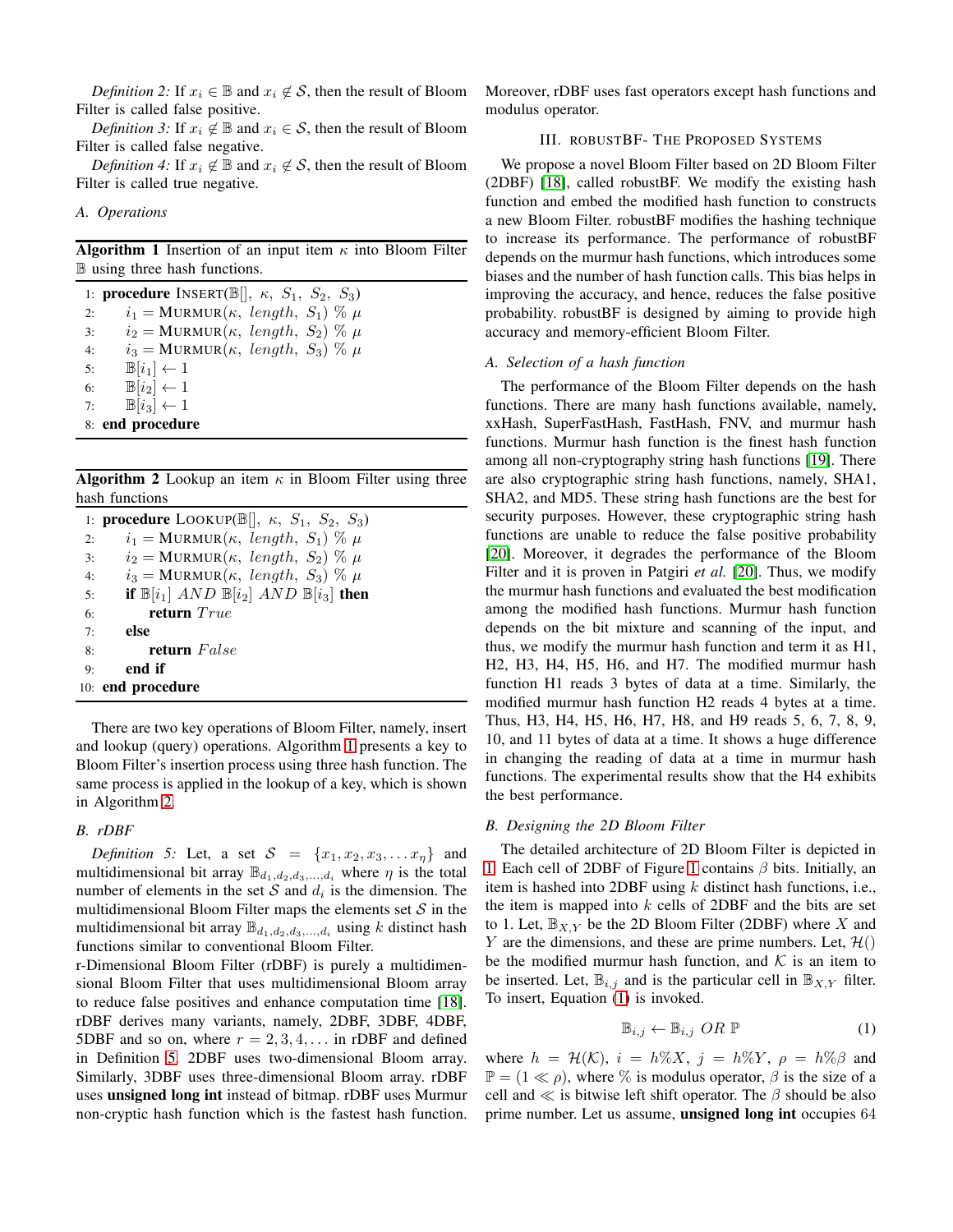<span id="page-2-1"></span>

Fig. 1: Insertion or lookup process in 2D Bloom Filter.

bits, then the the nearest prime number is 61. Therefore,  $\beta$ should be 61 but it cannot be greater then the size of a cell in 2DBF.

The deletion operation is performed using XOR operator. To remove  $K$  from 2DBF, Equation [\(2\)](#page-2-2) is invoked.

<span id="page-2-2"></span>
$$
\mathbb{B}_{i,j} \leftarrow ((\mathbb{B}_{i,j} \ AND \ \mathbb{P}) == \mathbb{P}; (\mathbb{B}_{i,j} \ \oplus \ \mathbb{P}) : \mathbb{B}_{i,j}) \quad (2)
$$

For lookup operation (query operation) of an item  $K$ , Equation [\(3\)](#page-2-3) is invoked.

<span id="page-2-3"></span>
$$
\mathcal{F}_{2DBF} \leftarrow (\mathbb{B}_{i,j} \ AND \ \mathbb{P}) \gg \rho \tag{3}
$$

If  $F_{2DBF}$  is 1, then the key is a member of 2DBF and otherwise, it is not a member of 2DBF. Equation [\(1\)](#page-1-7), [\(2\)](#page-2-2) and [\(3\)](#page-2-3) depends on the hash function  $\mathcal{H}$ ().

## IV. EXPERIMENTAL RESULTS

<span id="page-2-0"></span>We evaluate the accuracy, false positive probability, query and insertion performance, and memory consumption of robustBF. We have conducted our experiment in Desktop PC with the configuration of Intel  $\text{Core}^{TH}$  i7-7700 CPU @  $3.60$ GHz  $\times$  8, 8GB RAM, 1TB HDD, Ubuntu 18.04.5 LTS, and GCC- 7.5.0.

#### *A. Test cases*

We have created four different test cases to validate the accuracy, performance, memory efficiency and false positive rate. The four test cases are Same Set, Mixed Set, Disjoint Set and Random Set which are defined in Definition [6,](#page-2-4) [7,](#page-2-5) [8](#page-2-6) and [9](#page-2-7) respectively [\[20\]](#page-6-19). These test cases are used to evaluate the strengths and weaknesses of Bloom Filter in every aspect. Let,  $S = \{s_1, s_2, s_3, \ldots, s_m\}$  be the input set and input into the robustBF.

<span id="page-2-4"></span>*Definition 6:* Let,  $Q$  is a set queried where  $Q = S$ , then the set Q is called Same Set.

<span id="page-2-5"></span>*Definition 7:* Let,  $Q = \{Q^1, Q^2\}$  be a query set where  $Q^1 = \{Q_1^1, Q_2^1, Q_3^1, \ldots\}$  and  $Q^1 = \{Q_1^2, Q_2^2, Q_3^2, \ldots\}$  such that  $Q^1 \subset S$  and  $Q^2 \cap S = \phi$ , then the set Q is called Mixed Set.

<span id="page-2-6"></span>*Definition 8:* Let, Q be a query set where  $Q \cap S = \phi$ , then the set  $Q$  is called Random Set.

<span id="page-2-7"></span>*Definition 9:* Let, Q be a query set randomly generated, then the set  $Q$  is called disjoint set.

## *B. Experiments*

This section presents the accuracy of Bloom Filters and its memory requirements. robustBF inherits the properties from rDBF [\[18\]](#page-6-17). We compare robustBF with standard Bloom Filter (SBF) [\[16\]](#page-6-14) where SBF is a standard Bloom Filter to benchmark. The robustBF, SBF, and CBF are single-threaded Bloom Filter. Single-threaded Bloom Filters are useful as an enhancer of a system, while multi-threaded Bloom Filter is a complete system. robustBF outperforms SBF and CBF in every aspect, which is presented in this section.

#### *C. Hash function experimentation*

<span id="page-2-8"></span>

Fig. 2: Insertion time of modified murmur hash functions H1, H2, H3, H4, H5, H6, H7, H8 and H9. Lower is better.

robustBF is a two-dimensional Bloom Filter and depends on the murmur hash function. The insertion performances of H1, H2, H3, H4, H5, H6, H7, H8, and H9 are demonstrated in Figure [2.](#page-2-8) A total of 10M data is inserted into robustBF. The performance of robustBF is the lowest in H1 and the highest in H9. However, the insertion performance is not as important as the lookup operation.



Fig. 3: Lookup time of modified murmur hash functions H1, H2, H3, H4, H5, H6, H7, H8 and H9. Lower is better.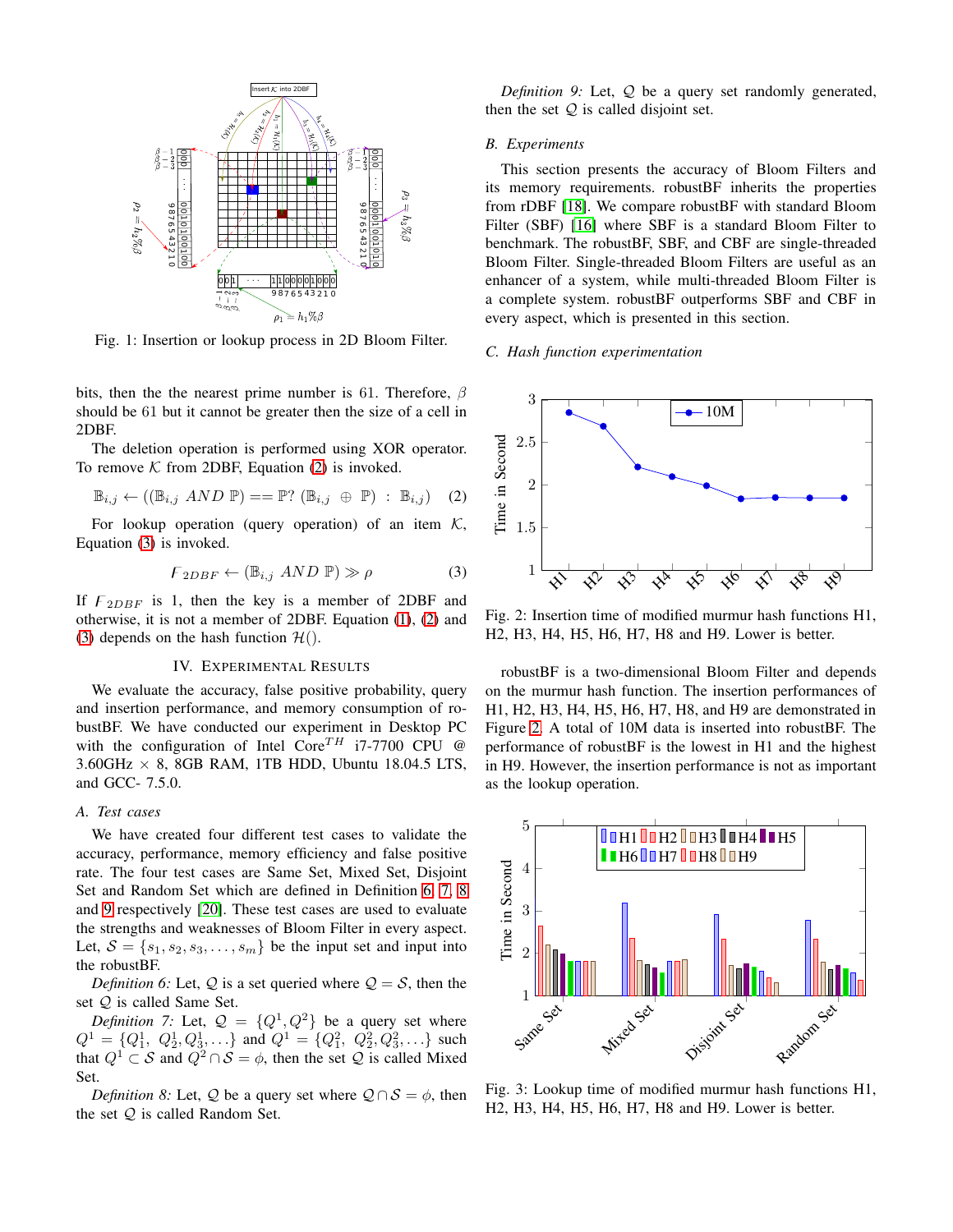The Bloom Filter is designed to provide higher lookup performance with a tiny amount of memory usage. robustBF is evaluated its performance in Same Set, Mixed Set, Disjoint Set, and Random Set to reveal the strength and weakness. robustBF is evaluated with modified murmur hash function H1, H2, H3, H4, H5, H6, H7, H8, and H9. robustBF exhibits a similar lookup performance of 10M queries in H3, H4, H5, H6, H7, H8, and H9. Therefore, we select a modified murmur hash function from H3, H4, H5, H6, H7, H8, and H9. However, it is challenging to conclude the best performer because their performance differs in different test cases.

<span id="page-3-0"></span>

Fig. 4: Accuracy of modified murmur hash functions H1, H2, H3, H4, H5, H6, H7, H8 and H9. Higher is better.

<span id="page-3-1"></span>

Fig. 5: False positive probability of Lookup of modified murmur hash functions H1, H2, H3, H4, H5, H6, H7, H8 and H9. Lower is better.

robustBF measures its accuracy as  $A = 1 - \mathcal{FPP}$  since there are no false negatives. Figure [4](#page-3-0) demonstrates the accuracy of robustBF using modified murmur hash functions H1, H2, H3, H4, H5, H6, H7, H8, and H9. As per our observation, the H4 has the highest accuracy and lowest false positive probability in all test cases. The false positive probability is demonstrated

in Figure [5.](#page-3-1) The H6, H7, H8, and H9 exhibit the highest performance; however, the false positive probability of these hash functions is poor. Therefore, we are simply striking out the modified murmur hash function H6, H7, H8, and H9. The remaining hash functions are H3, H4, and H5 to compare their performance.

<span id="page-3-2"></span>

Fig. 6: Insertion time of robustBF of 10M, 20M, 30M, 40M, and 50M by H3, H4 and H5 murmur hash functions. Lower is better.

robustBF performance is measured using H3, H4, and H5 by inserting 10M, 20M, 30M, 40M, and 50M data. robustBF performance is similar to H4 and H5; however, its performance is lower in H3 as depicted in Figure [6.](#page-3-2) We observed that the H4 is the best performer among the modified murmur hash functions. However, H4 is not the best performer in insertion and lookup, but it is best in false positive probability. Therefore, we conclude that H4 is the best choice for robustBF. The rest of the experiment of robustBF is performed using the H4 function because H4 exhibits its best performance in the false positive probability, which is crucial for Bloom Filter.

<span id="page-3-3"></span>*D. Comparison of robustBF with other filters*



Fig. 7: Insertion time of robustBF, SBF and CBF. Lower is better.

The comparison of insertion time of robustBF and SBF is demonstrated in Figure [7.](#page-3-3) robustBF, SBF, and CBF perform 5.426 million operations per second (MOPS), 2.182 MOPS, and 1.79 MOPS on average, respectively. robustBF is faster than SBF in insertion.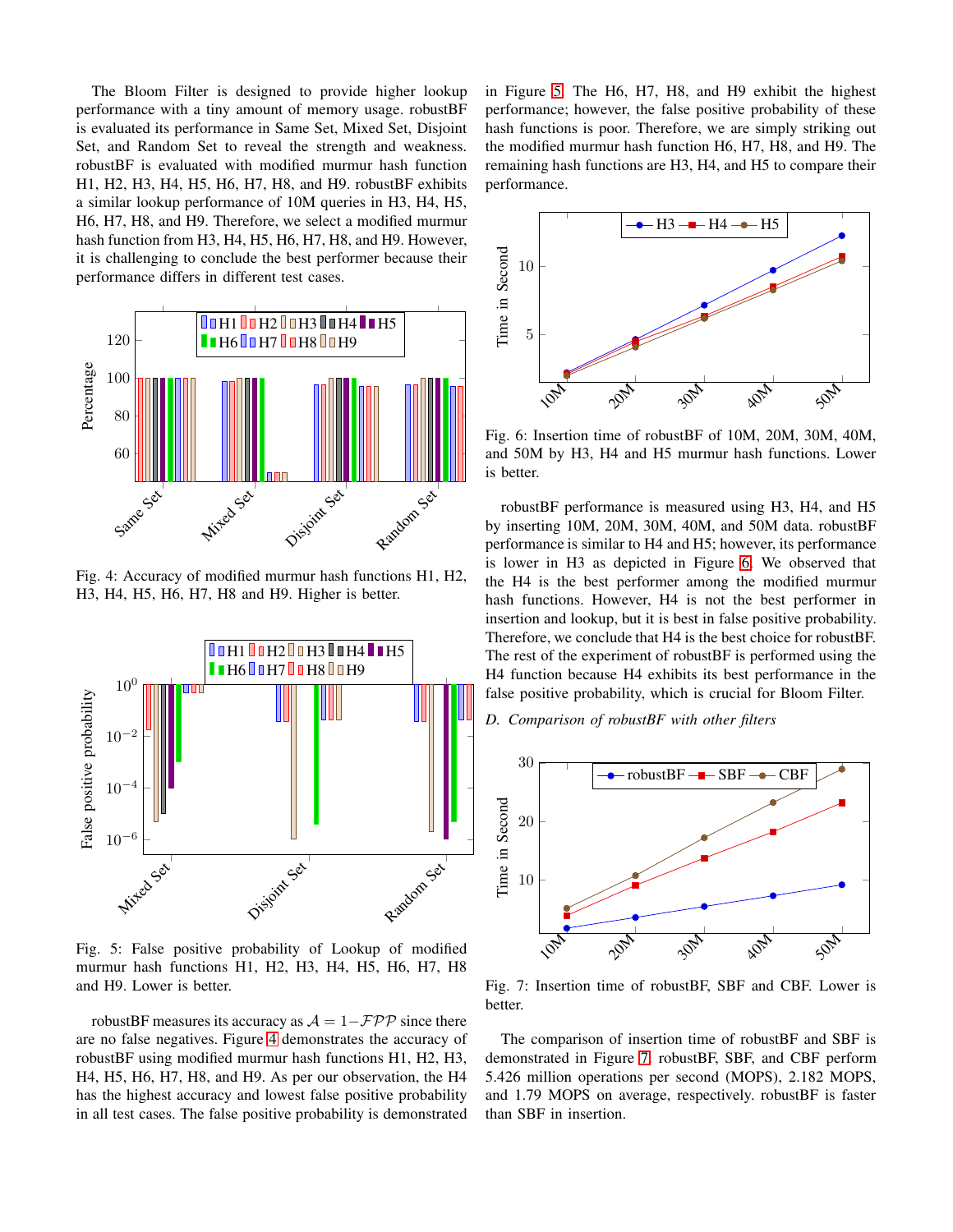<span id="page-4-0"></span>

Fig. 8: Lookup time of robustBF, SBF, and CBF in Same Set (SS) and Mixed Set (MS). Lower is better.

<span id="page-4-1"></span>

Fig. 9: Lookup time of robustBF, SBF, and CBF in Disjoint Set (DS) and Random Set (RS). Lower is better.

Figure [8](#page-4-0) and [9](#page-4-1) demonstrate the lookup time taken by robustBF and SBF in different test cases, namely, Same Set (SS), Mixed Set (MS), Disjoint Set (DS), and Random Set (RS). robustBF is faster than SBF and CBF in every aspect. robustBF performs 5.463 MOPS, 6.373 MOPS, 6.369 MOPS, and 6.423 MOPS in the Same Set, Mixed Set, Disjoint Set, and Random Set, respectively. On the other hand, SBF performs 2.554 MOPS, 3.178 MOPS, 3.667 MOPS, and 3.727 MOPS in the Same Set, Mixed Set, Disjoint Set, and Random Set on an average, respectively. Similarly, CBF performs 1.994 MOPS, 2.642 MOPS, 3.347 MOPS, and 3.384 MOPS in the Same Set, Mixed Set, Disjoint Set, and Random Set on an average, respectively.

Table [I](#page-5-1) shows the false positive probability of robustBF and SBF in different test cases with 10 million to 100 million of dataset. robustBF and SBF do not exhibit any false positive probability in the Same Set. However, there is a false positive probability in other test cases. robustBF exhibits the highest false positive probability in Mixed Set, which is much lower than SBF. It is almost zero false positive probability. However, the configuration of SBF and CBF is 0.001, and hence, it shows a constantly similar false positive probability.

Table [II](#page-5-2) demonstrates the accuracy of robustBF and SBF. Both robustBF, SBF, and CBF exhibit 100% accuracy in the Same Set. The accuracy of robustBF is much higher than SBF and CBF. The lowest accuracy of robustBF is 99.999% in 20M and 10M datasets with the Mixed Set test cases.

<span id="page-4-2"></span>

Fig. 10: Memory consumption of robustBF, SBF and CBF. Lower is better.

Interestingly, robustBF uses a tiny amount of memory. SBF uses higher memory than robustBF, as shown in Figure [10.](#page-4-2) robustBF, SBF, and CBF require 1.382 bits, 14.378 bits, and 57.511 bits memory per elements. Therefore, robustBF consumes  $10.40\times$  and  $44.01\times$  lower memory than SBF and CBF, respectively. Therefore, robustBF is better than SBF and CBF in memory consumption.

<span id="page-4-3"></span>

Fig. 11: Comparison of insertion time of 10M data into robustBF, and CF in second. Lower is better.

Now, let us compare robustBF with Cuckoo Filter [\[21\]](#page-6-20) which is not a Bloom Filter. Cuckoo Filter is a membership filter based on cuckoo hashing. Figure [11](#page-4-3) demonstrates the insertion time taken by robustBF, and CF. CF is the fastest in the insertion of 10M data than robustBF. Here, robustBF takes the highest times, which is much slower than CF.

Similar to insertion, robustBF is slower in lookup than CF, as shown in Figure [12.](#page-5-3) CF is the fast filter to perform the lookup of 10M data.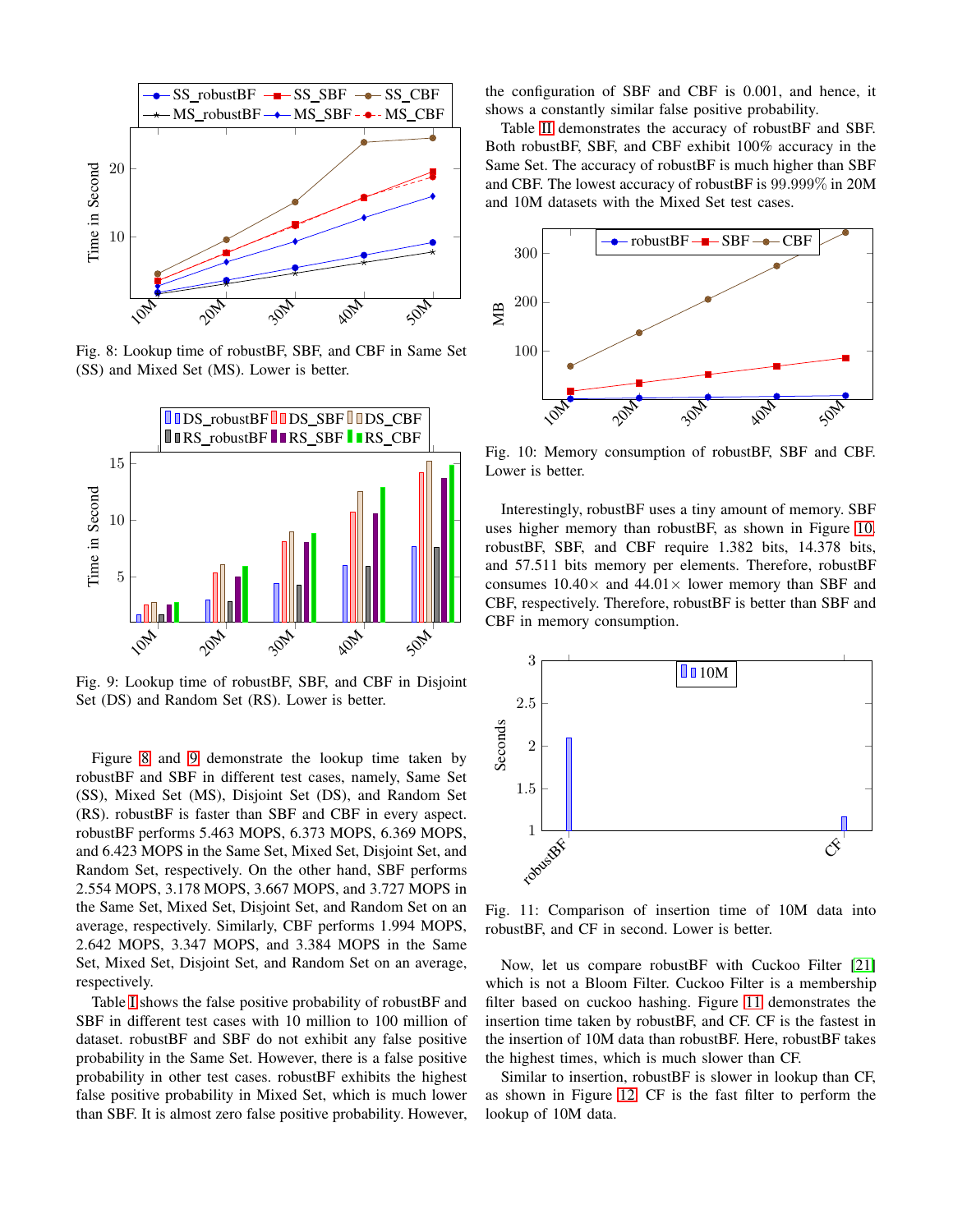TABLE I: False positive probability of robustBF and SBF in various test cases. Lower is better.

<span id="page-5-1"></span>

| Dataset | MS robustBF | MS SBF   | MS CBF   | DS robustBF | DS SBF   | DS CBF   | RS robustBF | RS SBF   | RS CBF   |
|---------|-------------|----------|----------|-------------|----------|----------|-------------|----------|----------|
| 10M     | 0.000010    | 0.001028 | 0.001027 | 0.000000    | 0.001012 | 0.000996 | 0.000001    | 0.000989 | 0.000998 |
| 20M     | 0.000010    | 0.001009 | 0.000996 | 0.000001    | 0.001002 | 0.000999 | 0.000000    | 0.00098  | 0.001002 |
| 30M     | 0.000007    | 0.000998 | 0.000999 | 0.000000    | 0.001003 | 0.000996 | 0.000000    | 0.000981 | 0.000976 |
| 40M     | 0.000003    | 0.001019 | 0.001001 | 0.000000    | 0.001022 | 0.001003 | 0.000000    | 0.001    | 0.000977 |
| 50M     | 0.000002    | 0.001013 | 0.000994 | 0.000000    | 0.001008 | 0.000999 | 0.000000    | 0.000976 | 0.000986 |

<span id="page-5-2"></span>TABLE II: Accuracy of robustBF, SBF, and CBF in Same Set (SS), Mixed Set (MS), Disjoint Set (DS) and Random Set (RS). Higher is better.

| Interval | MS robustBF | MS SBF  | MS CBF  | DS robustBF | DS SBF  | DS CBF  | RS robustBF | RS SBF  | RS CBF  |
|----------|-------------|---------|---------|-------------|---------|---------|-------------|---------|---------|
| 10M      | 99.999      | 99.8972 | 99.8973 | 100         | 99.8988 | 99.9004 | 99.9999     | 99.9011 | 99.9002 |
| 20M      | 99.999      | 99.8991 | 99.9004 | 99.9999     | 99.8998 | 99.9001 | 100         | 99.902  | 99.8998 |
| 30M      | 99.9993     | 99.9002 | 99.9001 | 100         | 99.8997 | 99.9004 | 100         | 99.9019 | 99.9024 |
| 40M      | 99.9997     | 99.8981 | 99.8999 | 100         | 99.8978 | 99.8997 | 100         | 99.9    | 99.9023 |
| 50M      | 99.9998     | 99.8987 | 99.9006 | 100         | 99.8992 | 99.9001 | 100         | 99.9024 | 99.9014 |

<span id="page-5-3"></span>

Fig. 12: Comparison of lookup time of 10M in robustBF, and CF in second. Lower is better.

<span id="page-5-4"></span>TABLE III: Comparison of false positive probability in lookup of 10M in robustBF and CF. Lower is better.

| <b>Test cases</b> | robustBF | ſЖ        |
|-------------------|----------|-----------|
| Same Set          |          |           |
| Mixed Set         | 1E-05    | 0.0005592 |
| Disjoint Set      |          | 0.5749    |
| Random Set        |          | 0.995351  |

The false positive probability of robustBF is almost zero, which is demonstrated in Table [III.](#page-5-4) But, CF exhibits good false positive probability in the Same Set and Mixed set, whereas it shows the worst in Disjoint Set and Random Set of data due to the kicking process.

Figure [13](#page-5-5) demonstrates the memory consumption in 10M data by robustBF and CF. robustBF, and CF occupy 1.55MB, and 24MB for 10M data, respectively.

# V. ANALYSIS

<span id="page-5-0"></span>Let, m be the number of bits of the Bloom Filter  $\mathbb B$  and the probability to be a particular bit is not set to 1 is  $(1 - \frac{1}{m})$ . There are  $k$  the number of hash functions and  $n$  number of total items to be inserted into the Bloom Filter B, then the

<span id="page-5-5"></span>

Fig. 13: Comparison of memory consumption 10M data by robustBF and CF. Lower is better.

probability of a bit not set to 1 is  $\left(1 - \frac{1}{m}\right)^{nk}$ . Therefore, the probability of a particular bit is set to 1 is

$$
1 - \left(1 - \frac{1}{m}\right)^{nk} \tag{4}
$$

Thus, the desired false positive probability is

<span id="page-5-6"></span>
$$
\varepsilon = \left(1 - \left(1 - \frac{1}{m}\right)^{nk}\right) \approx \left(1 - e^{-kn/m}\right)^k \tag{5}
$$

The number of hash functions  $k$  cannot be too large or too small. Bloom Filter requires an optimal number of hash functions. The assumption of the optimal number of hash function is  $k = \frac{m}{n} ln2$ . Optimal number of hash function is an assumption and it works well with conventional Bloom Filter. It gives the optimal number of hash functions. Solving Equation [\(5\)](#page-5-6) using the assumption of number of hash functions, we get

<span id="page-5-7"></span>
$$
\varepsilon = \left(1 - e^{-\left(\frac{m}{n} \ln 2\right) n/m}\right)^{\frac{m}{n} \ln 2} \tag{6}
$$

By simplifying Equation [\(6\)](#page-5-7), we get

<span id="page-5-8"></span>
$$
ln \varepsilon = -\frac{m}{n} (ln 2)^2, \implies m = -\frac{n \ln \varepsilon}{(ln 2)^2}
$$
 (7)